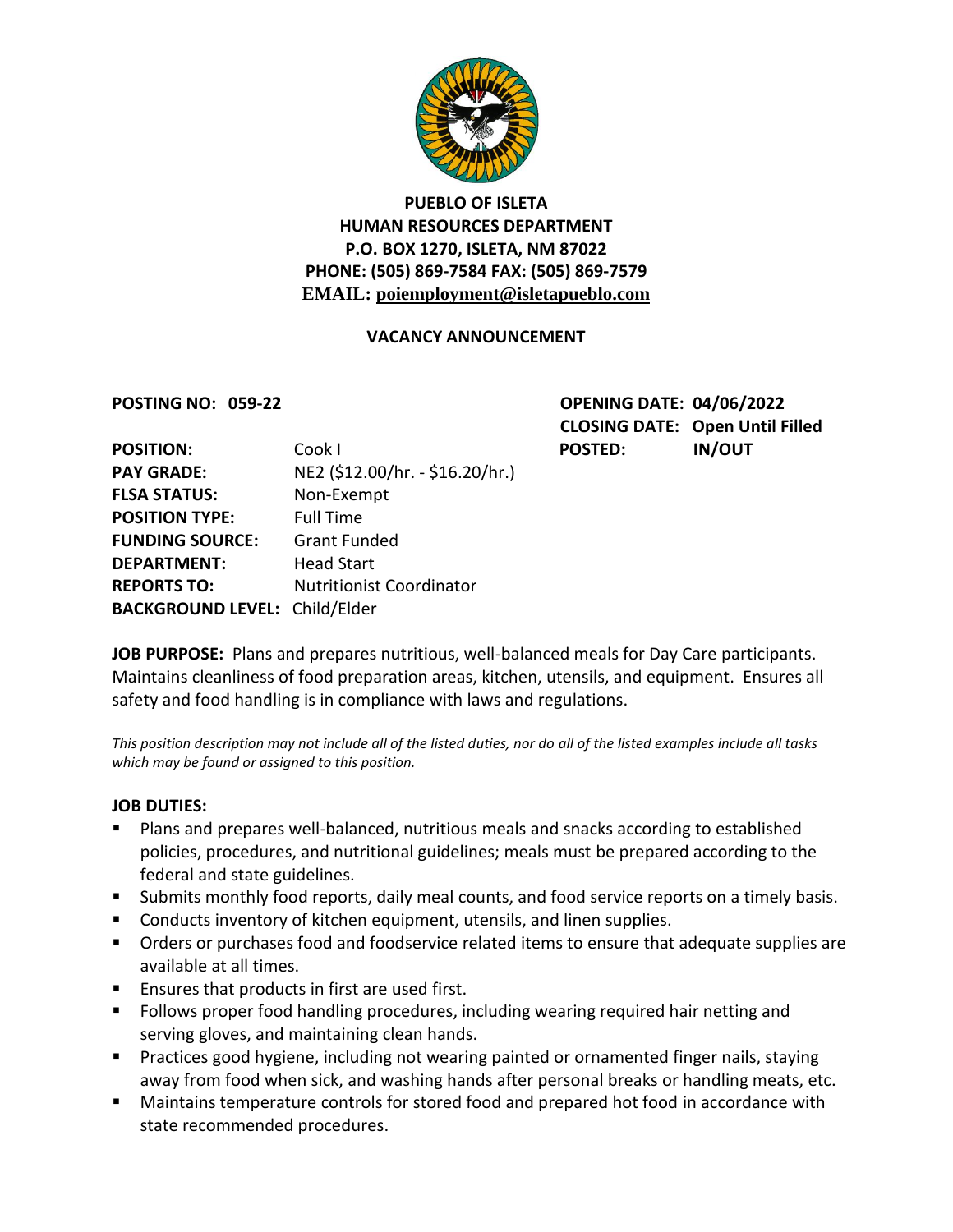- Stores food and non-food products appropriately.
- **Thaws frozen products required for the next daily meal properly.**
- Maintains a safe and healthy environment in accordance with established policies, procedures, and regulations in both the food preparation and dining areas.
- Washes and dries pots, pans, eating utensils, and other cooking equipment.
- **EXEC** Cleans and sanitizes kitchen and dining areas.
- Delivers meals to the classroom or serves meals.
- **Maintains accurate records.**
- **Participates in all relevant training opportunities assigned, which are related to menu** development, meal production, and meal service delivery.
- Observes, documents and refers in-house, all concerns related to the well-being of the child and family.
- **Performs other duties as assigned.**

## **SUPERVISION RESPONSIBILITIES:** N/A

#### **MINIMUM QUALIFICATIONS/REQUIREMENTS:**

- High School Diploma/GED.
- **Food preparation experience.**
- Tiwa speaking preferred.
- **Must obtain and maintain Food Handler's Card.**
- **Must pass background check for position.**
- **Must be able to comply with the Pueblo of Isleta Drug Free Workplace policies.**

## **KNOWLEDGE, SKILL AND ABILITY REQUIREMENTS:**

- Knowledge of how to prepare well-balance and nutritious meals.
- **Knowledge of menu planning and sanitation procedures.**
- Knowledge of proper and safe food handling, storage, and disposal requirements.
- **Skill in preparing food for young children.**
- Skill in handling sharp knives, and other cutting utensils.
- Ability to communicate effectively in the English, both verbally and in writing.
- Ability to safely operate various cooking equipment and kitchen appliances.
- Ability to work extended hours and various work schedules.
- Ability to handle multiple tasks and meet deadlines.
- **Ability to exercise independent judgment.**
- Ability to establish and maintain professional relationships with individuals of varying social and cultural backgrounds and with co-workers at all levels.

#### **PHYSICAL DEMANDS:**

- Stands and walks for up to 8 hours per day.
- Talk, hear sit; use hands to handle objects, equipment, controls and reach with arms and hands.
- Extensive repetitive use of hands and arms to use kitchen equipment.
- **Position requires frequent lifting of 50 lbs.**

## **WORK ENVIRONMENT:**